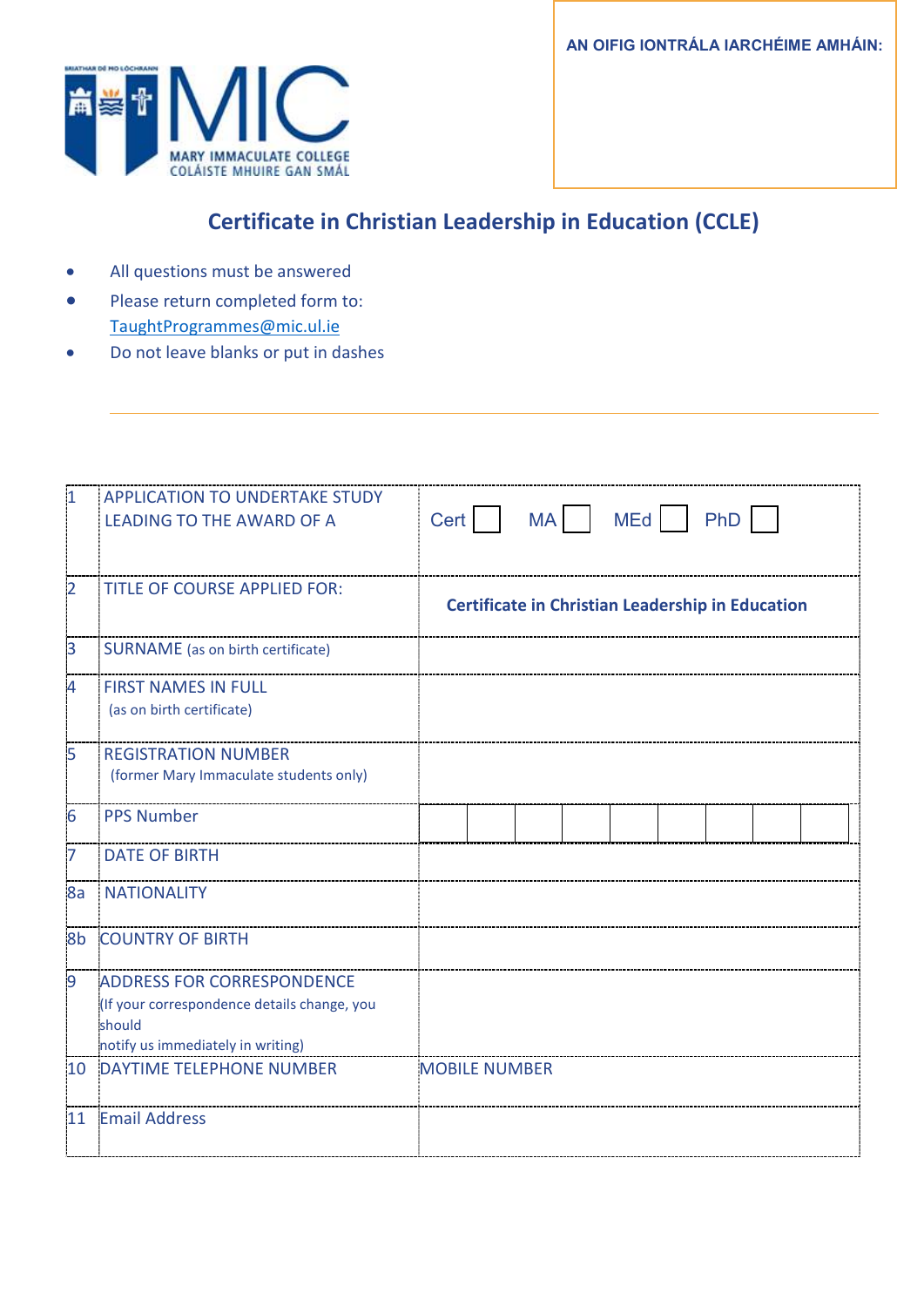| 12 <sub>1</sub> | <b>PERMANENT ADDRESS</b><br>(or that of next of kin)                                  |                        |
|-----------------|---------------------------------------------------------------------------------------|------------------------|
| 13              | <b>APPLICATION FEE</b><br>Have you paid the non-refundable APPLICATION<br><b>FEE?</b> | No.<br>Yes             |
|                 | (please see MIC website for details)                                                  | <b>Payment Ref ID:</b> |

| 14                  | THIRD LEVEL EDUCATION (Please provide evidence of your Level 8 qualification) |                |               |                |                  |  |  |
|---------------------|-------------------------------------------------------------------------------|----------------|---------------|----------------|------------------|--|--|
| Names and           | Years of study                                                                | Major areas of | Qualification | Class of       | Level of         |  |  |
| Addresses of        |                                                                               | Specialisation |               | Qualification* | Qualification ** |  |  |
| <b>Institutions</b> | From<br>to                                                                    |                |               |                |                  |  |  |
| attended            |                                                                               |                |               |                |                  |  |  |
|                     |                                                                               |                |               |                |                  |  |  |
|                     |                                                                               |                |               |                |                  |  |  |
|                     |                                                                               |                |               |                |                  |  |  |
|                     |                                                                               |                |               |                |                  |  |  |

\* including terminal QCA for Mary Immaculate College/UL graduates. \*\* Under the National Framework of Qualifications.

IMPORTANT NOTICE TO APPLICANTS WITH QUALIFICATIONS FROM INSTITUTIONS OTHER THAN MARY IMMACULATE COLLEGE. PLEASE ARRANGE TO HAVE THE FOLLOWING ORIGINAL MATERIAL SUBMITTED TO POS TGRADUATE ADMISSIONS.

A transcript of your Level 8 qualification of your university(s) (to include your final degree(s) results).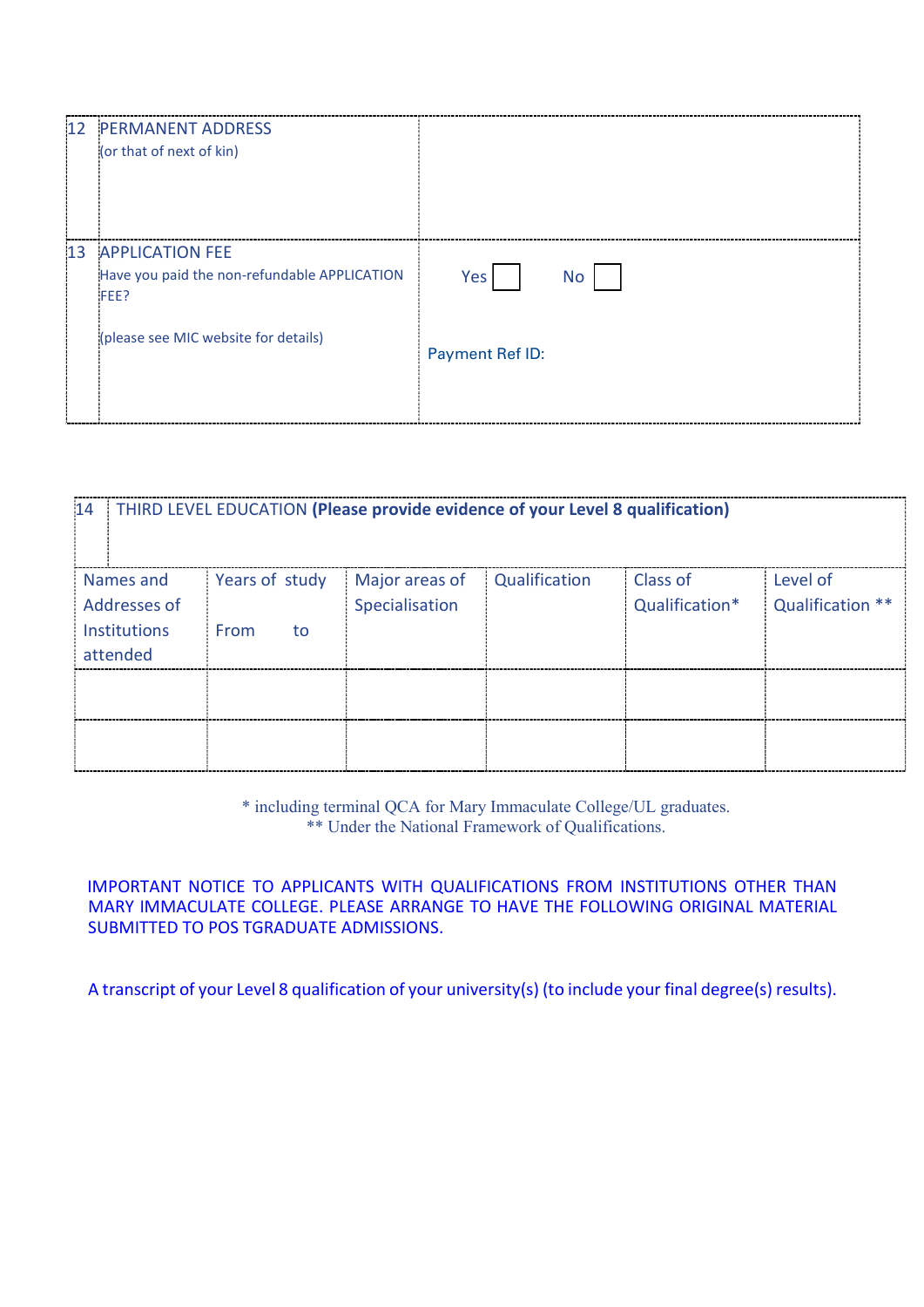| 15 State briefly but explicitly the basis of your interest in postgraduate studies and how this relates to<br>your career objectives |  |
|--------------------------------------------------------------------------------------------------------------------------------------|--|
|                                                                                                                                      |  |
|                                                                                                                                      |  |
|                                                                                                                                      |  |

| 16 | Have you previously applied to Mary Immaculate College to undertake Postgraduate Study?                                                                                 |  |  |  |
|----|-------------------------------------------------------------------------------------------------------------------------------------------------------------------------|--|--|--|
|    | Yes l<br>No l                                                                                                                                                           |  |  |  |
|    | If "yes" state year and specify programme applied for and name(s) on application                                                                                        |  |  |  |
|    |                                                                                                                                                                         |  |  |  |
|    |                                                                                                                                                                         |  |  |  |
| 17 | Please state how the Programme of Study came to your attention. Please be specific giving title of<br>newspaper, media, webpage, word of mouth, other (please specify). |  |  |  |
|    |                                                                                                                                                                         |  |  |  |

#### SIGNATURE OF APPLICANT

DATE

*At Mary Immaculate College, we treat your privacy seriously. Any personal data which you provide to the College will be treated with the highest standards of security and confidentiality, in accordance with Irish and European Data Protection legislation. To read the Direct Student Application Privacy Notice click* [here](https://www.mic.ul.ie/sites/default/files/uploads/461/Direct%20Student%20Application%20Privacy%20Notice_1.pdf)